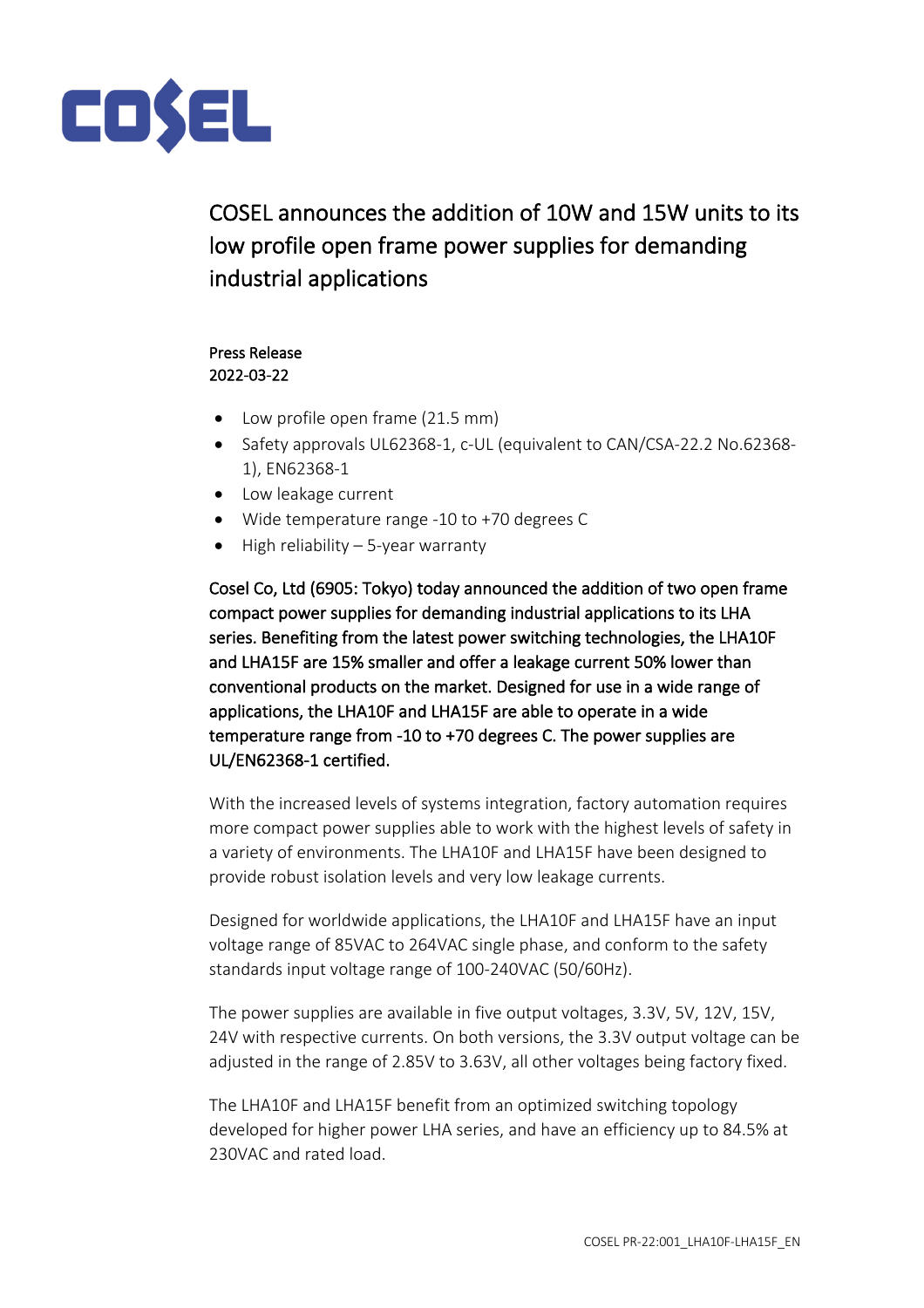

The power supplies include inrush current limitation, over-current protection with automatic recovery when the default is removed, and over-voltage protection.

The units are designed to operate from -10 to +70 degrees C and they can be mounted in any orientation, though depending on the ambient temperature and environment, a derating may apply.

In conducted noise tests, the LHA10F and LHA15F comply with FCC-B, VCCI-B, CISPR11-B, CISPR32-B, EN55011-B, and EN55032-B.

The units have a 3,000VAC input to output isolation voltage, 2,000VAC input to ground and 500VAC output to ground. They offer low leakage currents, the LHA10F has 150 microampere max and the LHA15F has 100 microampere max at 240VAC/60Hz.

Designed for use in demanding applications where space is often limited, the LHA10F measures just 50 X 21.5 X 62.5mm (1.97 X 0.85 X 2.46 inches) and weighs 45g max. The LHA15F measures 50 X 21.5 X 73.5mm (1.97 X 0.85 X 2.89 inches) and weighs 60g max.

Additional options are available for specific applications, option-C for a conformal coating for improved moisture resistance, option-J4 for input and output EP connectors, option -S with chassis, option -SN with chassis and cover, and option -Y for an output voltage potentiometer.

The LHA10F and LHA15F complement the Cosel's extensive range of products for high demanding industrial applications requiring efficient power from 10W all the way up to 300W. The power supplies offer an ideal solution for the maintenance of equipment using the previous COSEL LDA series.

The LHA10F and LHA15F are suitable for a wide range of applications including measurement and analysis equipment, machine tools and industrial robots, display equipment, and semiconductor manufacturing equipment. They comply with the RoHS and Low Voltage directives and carry the CE mark and UKCA.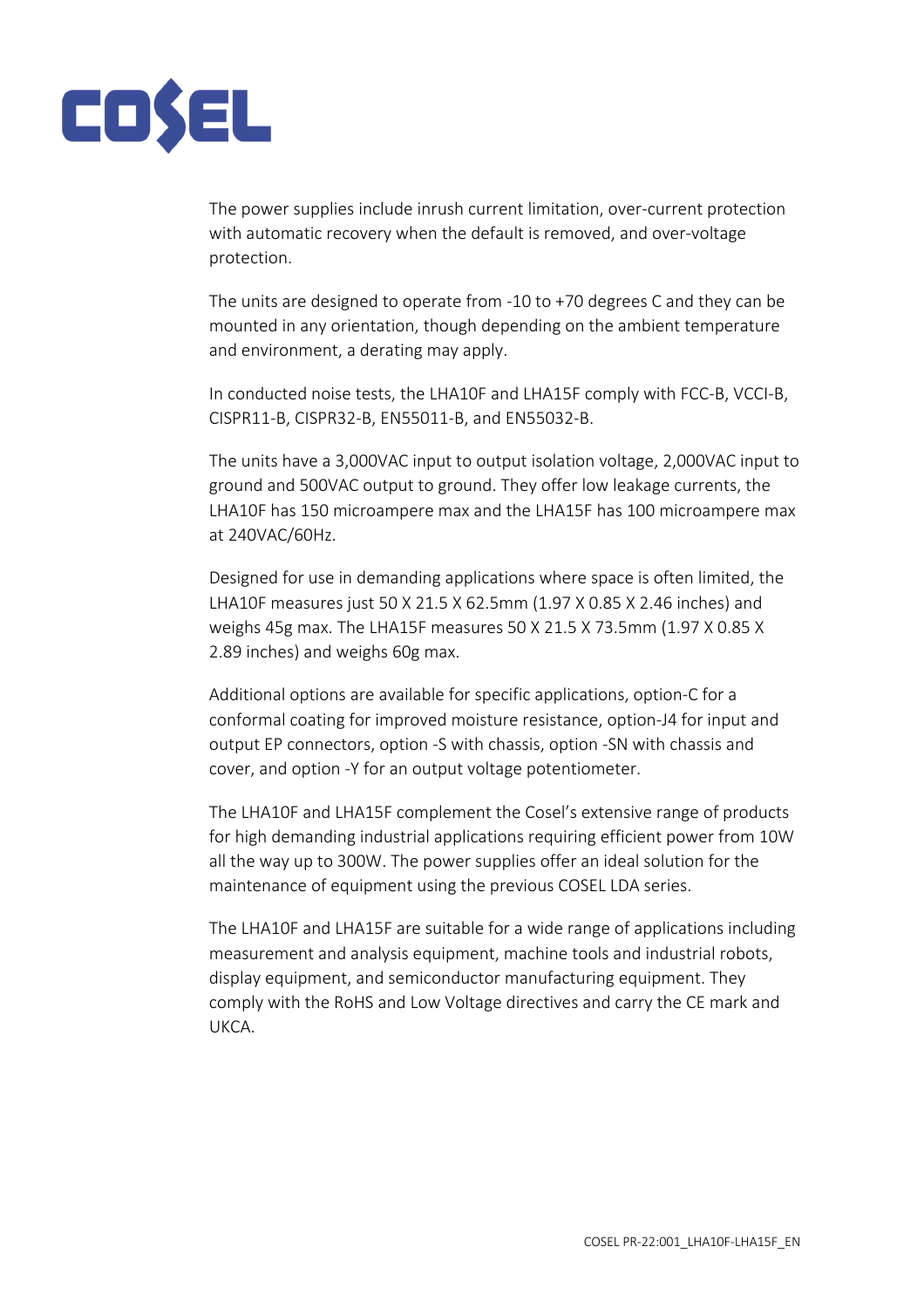



The high isolation voltage and low leakage current make the LHA10F and LHA15F the preferred solution for industrial applications.



Embracing eight models, the Cosel's LHA series offers a wide range of products from 10W to 300W for demanding applications

Related links: LHA10F: https://www.prbx.com/product/lha10f-series/ LHA15F: https://www.prbx.com/product/lha15f-series/

Link to Cosel Europe product page: https://www.coseleurope.eu/Products/AC-DC/LHA